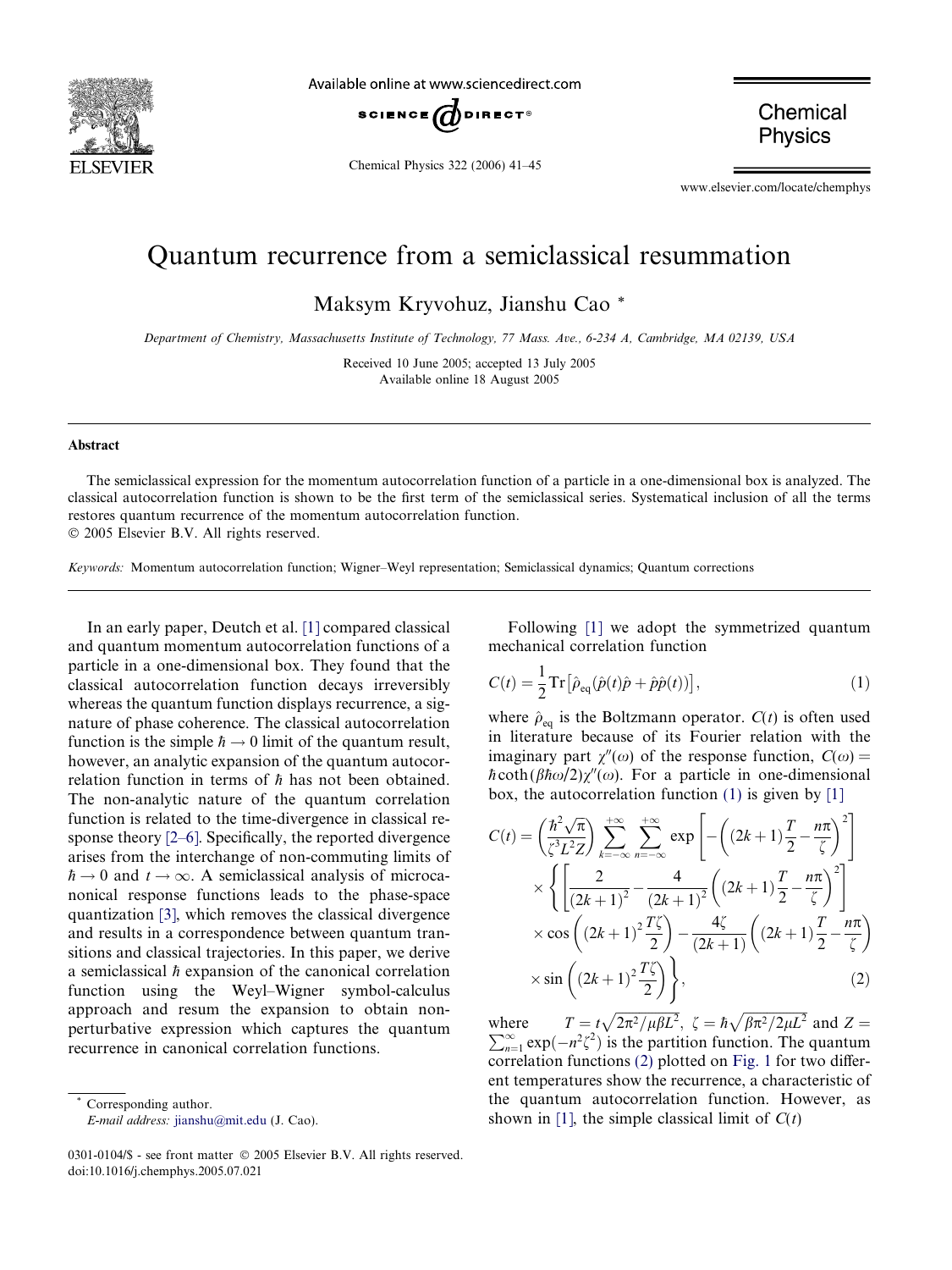<span id="page-1-0"></span>

Fig. 1. Quantum momentum autocorrelation functions for (a)  $\zeta = 0.5$ and (b)  $\zeta = 0.2$ .

$$
C_{\rm cl}(t) = \langle p(t)p(0) \rangle = \int_0^L dq \int_{-\infty}^{\infty} dp \rho_{\rm eq}(p) p p(t) \tag{3}
$$

has a monotonically decaying profile (Fig. 2).

To systematically examine the classical limit of Eq. [\(1\)](#page-0-0) we use the Weyl–Wigner symbol-calculus approach [\[7–10\]](#page-3-0), which allows an alternative representation of quantum mechanics in terms of scalar functions  $a_h(p,q)$ 

$$
\text{symb}(\widehat{A}) \equiv a_h(p,q) = \int \text{d}v e^{(i/\hbar)p \cdot v} \left\langle q - \frac{1}{2}v \middle| \widehat{A} \middle| q + \frac{1}{2}v \right\rangle, \tag{4}
$$



Fig. 2. Classical momentum autocorrelation function (which is independent of temperature in scaled time coordinates).

where 'symb' represents the Weyl–Wigner symbolic function. The product of two operators corresponds to a non-commutative Moyal product of Weyl symbols

$$
\text{symb}(\widehat{A}\widehat{B}) \equiv a_{\hbar} * b_{\hbar} = a_{\hbar} \exp\left(\frac{\mathrm{i}\hbar}{2} \left[ \frac{\overleftarrow{\partial}}{\partial q} \frac{\overrightarrow{\partial}}{\partial p} - \frac{\overleftarrow{\partial}}{\partial p} \frac{\overrightarrow{\partial}}{\partial q} \right] \right) b_{\hbar},\right)
$$
(5)

where the arrows indicate the direction of action of the derivatives. Using the property  $Tr(\hat{A}\hat{B}) = (2\pi\hbar)^{-N} \int dp$  $dq_{a}(\rho, q)b_h(\rho, q)$ , the expression [\(1\)](#page-0-0) takes the form

$$
C(t) = \int dp \, dq \rho_h(p,q)
$$
  
\$\times \left\{ p\_h(p,q,t) \cos \left[ \frac{\hbar}{2} \left( \frac{\partial}{\partial q} \frac{\partial}{\partial p} - \frac{\partial}{\partial p} \frac{\partial}{\partial q} \right) \right] p\_h(p,q) \right\}\$. (6)

The Weyl symbol  $p_h(p,q)$  in coordinates  $\{p,q\}$  is the phase space momentum  $p$ , which follows directly from the expression (4) written in  $|p\rangle$  basis. However,  $p_h(p,q,t)$  does not have a simple classical correspondence [\[11\].](#page-4-0) For this reason we switch to action-angle variables  $\{J, \varphi\}$  and express the Weyl transform (4) in  $|\varphi\rangle$  basis using the semiclassical wave function

$$
\langle \varphi | n \rangle = (2\pi)^{-1/2} e^{in\varphi} \tag{7}
$$

corresponding to eigenvalue  $E_n = H(J_n = n\hbar)$ . We thus have

$$
a_{\hbar}(J_n, \varphi, t) = \int_{-\pi}^{\pi} d\xi e^{in \cdot \xi} \left\langle \varphi - \frac{1}{2} \xi \left| e^{\frac{i}{\hbar} \hat{H} t} \hat{A} e^{-\frac{i}{\hbar} \hat{H} t} \right| \varphi + \frac{1}{2} \xi \right\rangle
$$
  
= 
$$
\sum_{m,k} \left\langle k \mid \hat{A} \mid m \right\rangle e^{i(k-m)\varphi} e^{\frac{i}{\hbar}(E_k - E_m)} \delta_{n, \frac{k+m}{2}}.
$$
 (8)

The above semiclassical analysis assumes that  $|k - m| \ll$ k [\[9,12\]](#page-3-0), therefore the matrix element  $\langle k | \hat{A} | m \rangle$  that satisfies the Hermitian property is given by [\[9\]](#page-3-0)

$$
\langle k \mid \hat{A} \mid m \rangle = \frac{1}{2\pi} \int_{-\pi}^{\pi} a \left( \frac{J_m + J_k}{2}, \varphi \right) e^{i(m-k)\varphi} d\varphi \tag{9}
$$

and

$$
E_k - E_m = E_{n + \frac{k-m}{2}} - E_{n - \frac{k-m}{2}} = \frac{\partial E}{\partial J}\Big|_{J_n} (k - m)\hbar
$$
  
=  $\omega(J_n)(k - m)\hbar,$  (10)

where  $\omega = \partial E/\partial J = d\varphi/dt$  is the rotational frequency of the angle variable. Substituting (9), (10) and the Fourier decomposition of the classical function  $a(J,\varphi)$ , i.e.  $a(J, \varphi) = \sum_{j} a_j(J) e^{ij\varphi}$ , into the expression (8), we get

$$
a_{\hbar}(J_n, \varphi, t) = \sum_{k} a_k(J_n) e^{ik(\omega t + \varphi)}, \qquad (11)
$$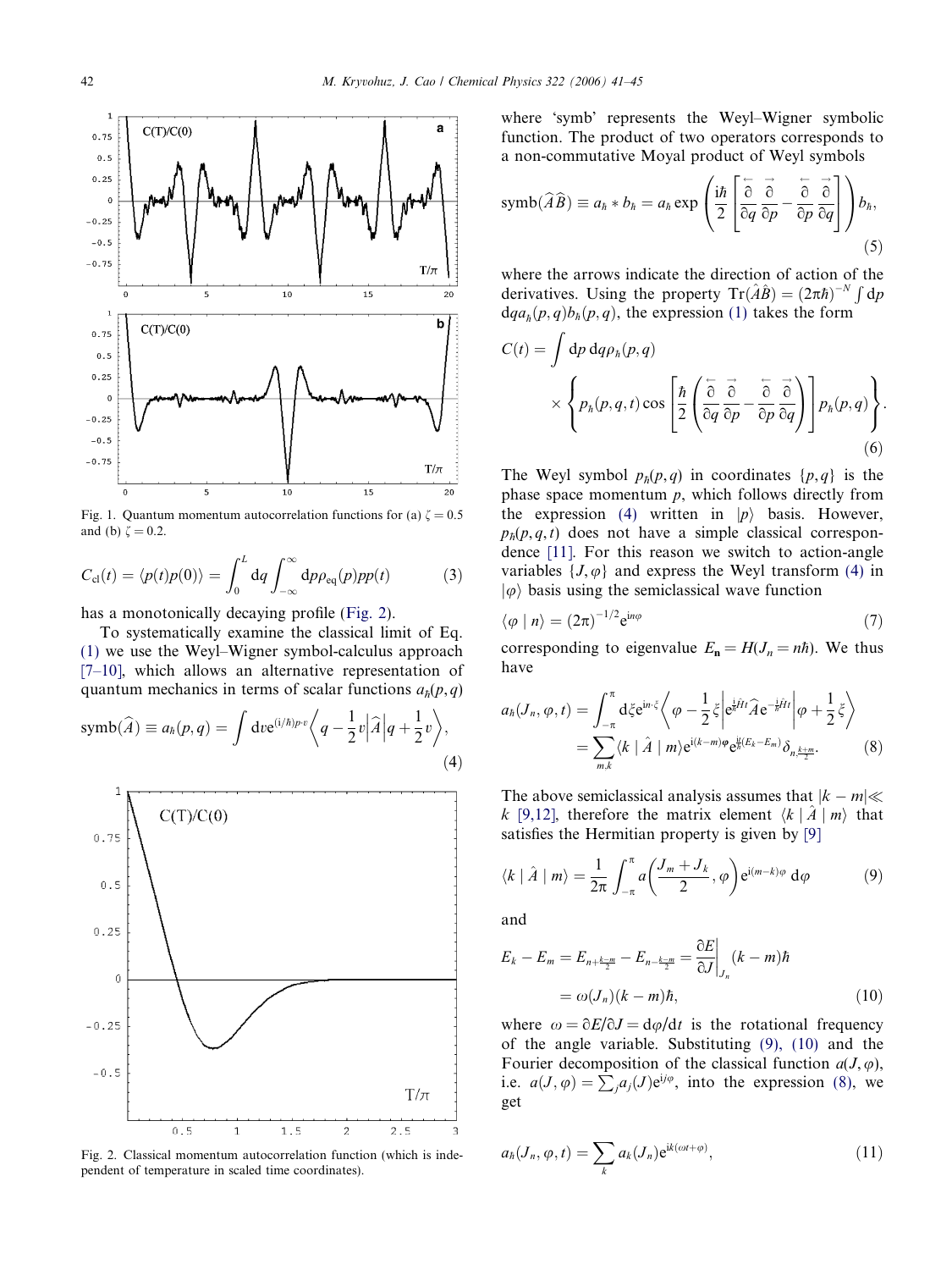<span id="page-2-0"></span>which is just the Fourier expansion of the *classical* function  $a(t)$ . The Weyl symbols  $p_h(J,\varphi,t)$  and  $\rho_h(J,\varphi)$  are thus classical functions:

$$
p_{\hbar}(J_n, \varphi, t) = p[J_n, \varphi(t)]
$$
  
= 
$$
\sum_{k} p_k(J_n) e^{ik(\omega t + \varphi_0)}
$$
 (12)

$$
\rho_h(J_n, \varphi) = \rho(J_n, \varphi)
$$
  
= 
$$
\frac{1}{2\pi Z} \sum_m e^{-\beta E(J_m)} \delta_{n,m},
$$
 (13)

where  $Z$  is the partition function. Substituting  $(12)$  and (13) into [\(6\)](#page-1-0) we get the semiclassical expression

$$
C(t) = \sum_{n} \int d\varphi_{0} \left( \frac{1}{2\pi Z} \sum_{m} e^{-\beta E(J_{m})} \delta_{n,m} \right)
$$
  
 
$$
\times \left\{ p(J, \varphi(t)) \cos \left[ \frac{\hbar}{2} \left( \frac{\partial}{\partial \varphi_{0}} \frac{\partial}{\partial J} - \frac{\partial}{\partial J} \frac{\partial}{\partial \varphi_{0}} \right) \right] p(J, \varphi(0)) \right\}
$$
  
 
$$
= \langle p(t)p(0) \rangle_{Q} - \frac{\hbar^{2}}{8} \langle p(t) \hat{D}^{2} p(0) \rangle_{Q}
$$
  
 
$$
+ \frac{\hbar^{4}}{384} \langle p(t) \hat{D}^{4} p(0) \rangle_{Q} + \cdots, \qquad (14)
$$

where  $\hat{\mathbf{D}} = \begin{pmatrix} \frac{\partial}{\partial \theta} \end{pmatrix}$  $\frac{\overline{\delta}}{\delta\varphi_0}\frac{\overrightarrow{\delta}}{\delta J}-\frac{\overleftarrow{\delta}}{\delta J}$  $\frac{\partial}{\partial y}$   $\frac{\partial}{\partial \varphi}$  $\hat{o}\varphi_0$  $\left(\begin{matrix} \frac{a}{a} & \frac{a}{a} & \frac{b}{a} \\ \frac{b}{a} & \frac{c}{a} & \frac{c}{a} \end{matrix} \right)$  and the average  $\langle \cdots \rangle_Q$  is taken over the phase density (13) with *quantized* actions. The phase space averaging  $\langle \cdots \rangle_O$  is related to the averaging  $\langle \cdots \rangle$  over continuous phase space. Indeed, the summation over the discrete variable can be converted to an integration over the continuous variable using delta-functions [\[1\]](#page-3-0)

$$
\sum_{n=1}^{\infty} = \int dJ \sum_{n=1}^{\infty} \delta(J - n\hbar).
$$
 (15)

We know that for  $J > 0$ 

$$
\sum_{n=1}^{\infty} \delta(J - n\hbar) = \sum_{n=-\infty}^{\infty} \delta(J - n\hbar)
$$

$$
= \frac{1}{\hbar} + \frac{2}{\hbar} \sum_{m=1}^{\infty} \cos(2\pi m J/\hbar).
$$
(16)

Combining (15) with (16) we have

$$
\langle f \rangle_{Q} = \frac{A}{Z\hbar} \langle f \rangle + \frac{2A}{Z\hbar} \left\langle \sum_{m=1}^{\infty} f \cos(2\pi m J/\hbar) \right\rangle, \tag{17}
$$

where  $A = \int_0^\infty e^{-\beta E(J)} dJ$ . The WKB approximation  $[8,13,14]$  [\(7\)](#page-1-0) assumes that motion occurs mainly in the region of  $J \gg \hbar$  implying that the temperature is sufficiently high  $1/\beta \gg \hbar^2 \pi^2/2\mu L^2$ . Thus  $A/Z\hbar \simeq 1$  as shown in [\[1\]](#page-3-0) and we may skip the overall factor  $(A/Z<sup>†</sup>)$  from further considerations.

The momentum autocorrelation function [\(6\)](#page-1-0) thus reads

$$
C(t) = \langle p(t)p(0) \rangle + 2 \sum_{m=1}^{\infty} \left\langle p(t)p(0) \cos \left( \frac{2\pi mJ}{\hbar} \right) \right\rangle
$$

$$
- \frac{\hbar^2}{8} \left\langle p(t) \hat{D}^2 p(0) \right\rangle - \frac{\hbar^2}{4}
$$

$$
\times \sum_{m=1}^{\infty} \left\langle p(t) \hat{D}^2 p(0) \right\rangle \cos \left( \frac{2\pi mJ}{\hbar} \right) \right\rangle + \cdots \quad (18)
$$

The first term in the expression (18) is the classical correlation function  $C_{cl}(t)$  and the remaining terms are quantum corrections expressed as phase space averages of classical functions. We note that in the usual classical limit, the  $\hbar^{2n}$ -terms in Eqs. (18) or (14) are omitted. However, every  $\hbar^{2n}$ -term in (14) has time-divergent derivatives (stability matrix)  $\partial p(t)/\partial J$ , which grows linearly in time for integrable systems and exponentially for chaotic systems. The small value of the factor  $\hbar^{2n}$  can be always compensated by the large value of  $t$ . Thus the omission of these terms is not justified and leads to the well-known problem of time-divergence of the classical response functions [\[4–6\].](#page-3-0)

The above argument can be supported by calculating  $C(t)$  with  $\hbar^{2n}$ -terms omitted. The results from the evaluation of the first two terms in Eq. (18):  $C_{\text{cl}}(t)$  and its correction for phase space quantization, are plotted in Fig. 3. Comparing [Figs. 1 and 3](#page-1-0) one can see that phase space quantization alone is not sufficient to restore quantum beatings and higher-order terms in  $\hbar$  are needed.



Fig. 3. Classical momentum autocorrelation functions with averaging over continuous (solid line) and quantized (dashed line) phase space for (a)  $\zeta = 0.5$  and (b)  $\zeta = 0.2$ .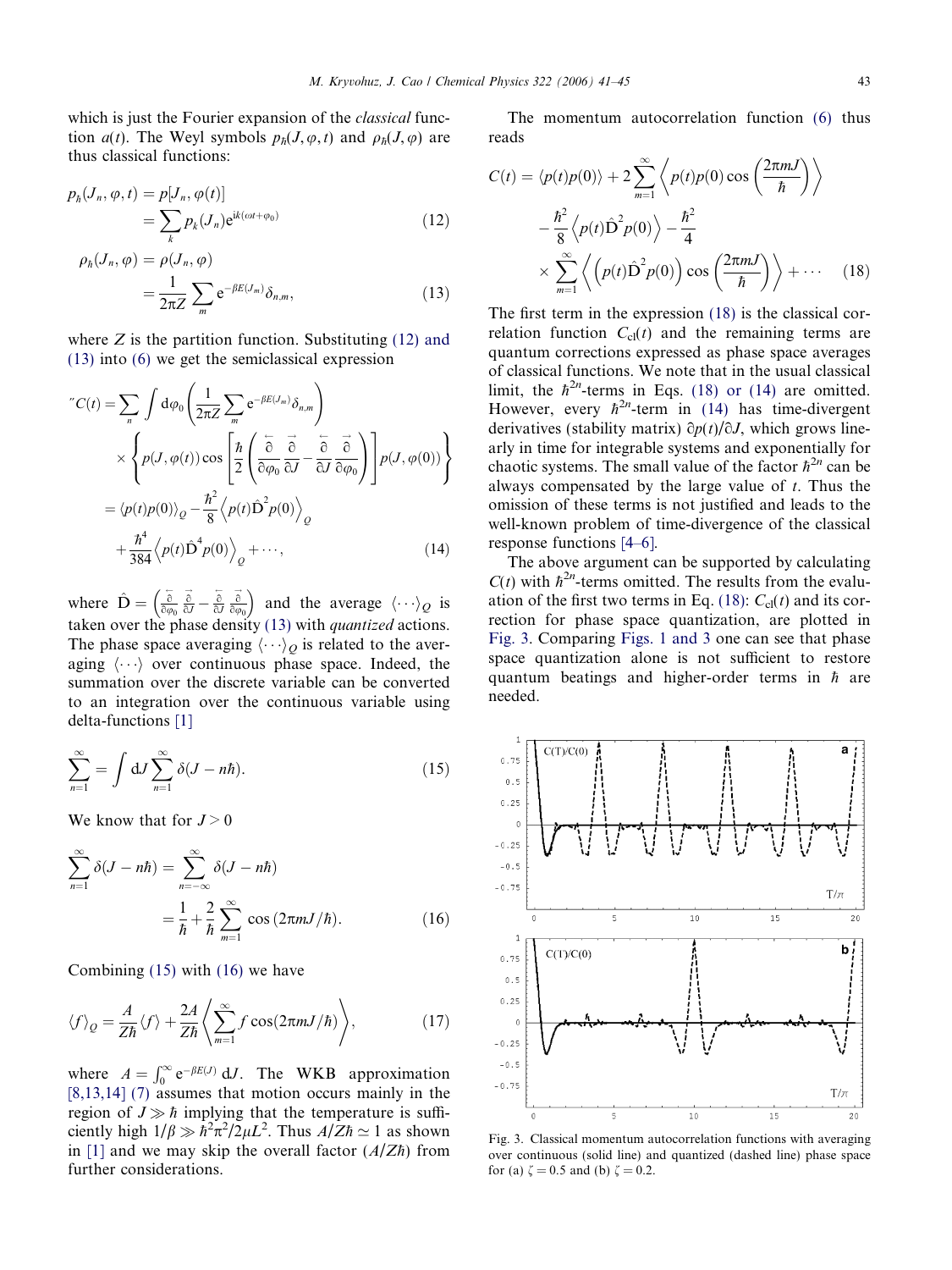<span id="page-3-0"></span>The convergence of series [\(18\)](#page-2-0) can be shown analytically for the system under consideration. Substituting [\(12\), \(13\) and \(16\)](#page-2-0), we have

$$
C(t) = \int dJ d\varphi_0 \left( 1 + 2 \sum_{m=1}^{\infty} \cos(2\pi m J/\hbar) \right) \frac{1}{\hbar Z} e^{-\beta E(J)}
$$

$$
\times \left\{ \sum_k p_k(J) e^{ik(\omega t + \varphi_0)} \cos \left[ \frac{\hbar}{2} \left( ik \frac{\vec{\sigma}}{\partial J} - \frac{\vec{\sigma}}{\partial J} in \right) \right] \right\}
$$

$$
\times \sum_n p_n(J) e^{in\varphi_0} \right\}.
$$
(19)

Since  $\exp\left(\Delta J\frac{\partial}{\partial J}\right)f(J) = f(J + \Delta J)$ , then

$$
C(t) = \frac{1}{\hbar Z} \int dJ \left( 1 + 2 \sum_{m=1}^{\infty} \cos(2\pi m J/\hbar) \right) e^{-\beta E(J)}
$$
  
 
$$
\times \sum_{n=-\infty}^{\infty} \left( |p_n|^2 \cos(n\omega t) \right) |_{J-n\hbar/2}.
$$
 (20)

For a particle in one-dimensional box  $p_{2k+1}(J)=2J/$  $(2k+1)L$ ,  $\omega = \partial E/\partial J = \pi^2 J/\mu L^2$  and

$$
C(t) = \frac{1}{\hbar Z} \int dJ \left( 1 + 2 \sum_{m=1}^{\infty} \cos(2\pi m J/\hbar) \right) e^{-\beta \frac{\pi^2 J^2}{2\mu L^2}} \times \sum_{k=-\infty}^{\infty} \frac{4}{(2k+1)^2 L^2} \left( J - \frac{\hbar (2k+1)}{2} \right)^2 \times \cos \left\{ \frac{n\pi^2 t}{\mu L^2} \left( J - \frac{\hbar (2k+1)}{2} \right) \right\}.
$$
 (21)

The straightforward integration of the expression (21) gives the semiclassical expression

$$
C(t) = \left(\frac{\hbar^2 \sqrt{\pi}}{\zeta^3 L^2 Z}\right) \sum_{k=-\infty}^{+\infty} \sum_{m=-\infty}^{+\infty} \exp\left[-\left((2k+1)\frac{T}{2} - \frac{m\pi}{\zeta}\right)^2\right]
$$

$$
\times \left\{\left[\frac{2}{(2k+1)^2} - \frac{4}{(2k+1)^2}\left((2k+1)\frac{T}{2} - \frac{m\pi}{\zeta}\right)^2 + \zeta^2\right]
$$

$$
\times \cos\left((2k+1)^2 \frac{T\zeta}{2}\right) - \frac{4\zeta}{(2k+1)}\left((2k+1)\frac{T}{2} - \frac{m\pi}{\zeta}\right)
$$

$$
\times \sin\left((2k+1)^2 \frac{T\zeta}{2}\right)\right\}.
$$
(22)

The semiclassical result (22) reproduces the quantum expression [\(2\)](#page-0-0) almost exactly except for a constant term  $\zeta^2 = \beta \hbar^2 \pi^2 / 2L^2 \mu$ , which is negligible in the high temperature regime required for the semiclassical analysis leading to Eq. (22).

In this article we have studied the classical limit of the quantum autocorrelation function. The semiclassical expression for the momentum autocorrelation function of a particle in a one-dimensional box is obtained. The Weyl–Wigner symbol-calculus approach allows to find the explicit expressions for the semiclassical corrections to the classical momentum correlation function. Resum-



Fig. 4. Semiclassical momentum autocorrelation functions calculated from Eq. (22) for (a)  $\zeta = 0.5$  and (b)  $\zeta = 0.2$ .

mation of the derived semiclassical series results in an almost exact quantum formula. Because of the semiclassical nature of the analysis, the agreement between quantum and semiclassical results improves at higher temperatures (compare Fig. 4 with [Fig. 1](#page-1-0)).

## Acknowledgements

The research was supported by the NSF Career Award (Grant No. Che-0093210) and the Petroleum Research Fund administrated by the American Chemical Society. J.C. is a recipent of the Camille Dreyfus Teacher-Scholar Award.

We dedicate this paper to Professor Philip Pechukas with affection and admiration.

## References

- [1] J.M. Deutch, J.L. Kinsey, R. Silbey, J. Chem. Phys. 53 (1970) 1047.
- [2] J. Wu, J. Cao, J. Chem. Phys. 115 (2001) 5381.
- [3] M. Kryvohuz, J. Cao, J. Chem. Phys. 122 (2004) 024109.
- [4] M. Kryvohuz, J. Cao, Phys. Rev. Lett. (submitted).
- [5] S. Mukamel, V. Khidekel, V. Chernyak, Phys. Rev. E 53 (1996)  $R<sub>1</sub>$
- [6] W.G. Noid, G.S. Ezra, R.F. Loring, J. Phys. Chem. B 108 (2004) 6536.
- [7] M.V. Berry, Phil. Trans. R. Soc. London 287 (1977) 237.
- [8] C. Jaffe, S. Kanfer, P. Brumer, Phys. Rev. Lett. 54 (1985) 8.
- [9] M.L. Koszykowski, D.W. Noid, R.A. Marcus, J. Phys. Chem 86 (1982) 2113.
- [10] C.W. Eaker, G.C. Schatz, N.D. Leon, E.J. Heller, J. Phys. Chem 83 (1985) 2990.